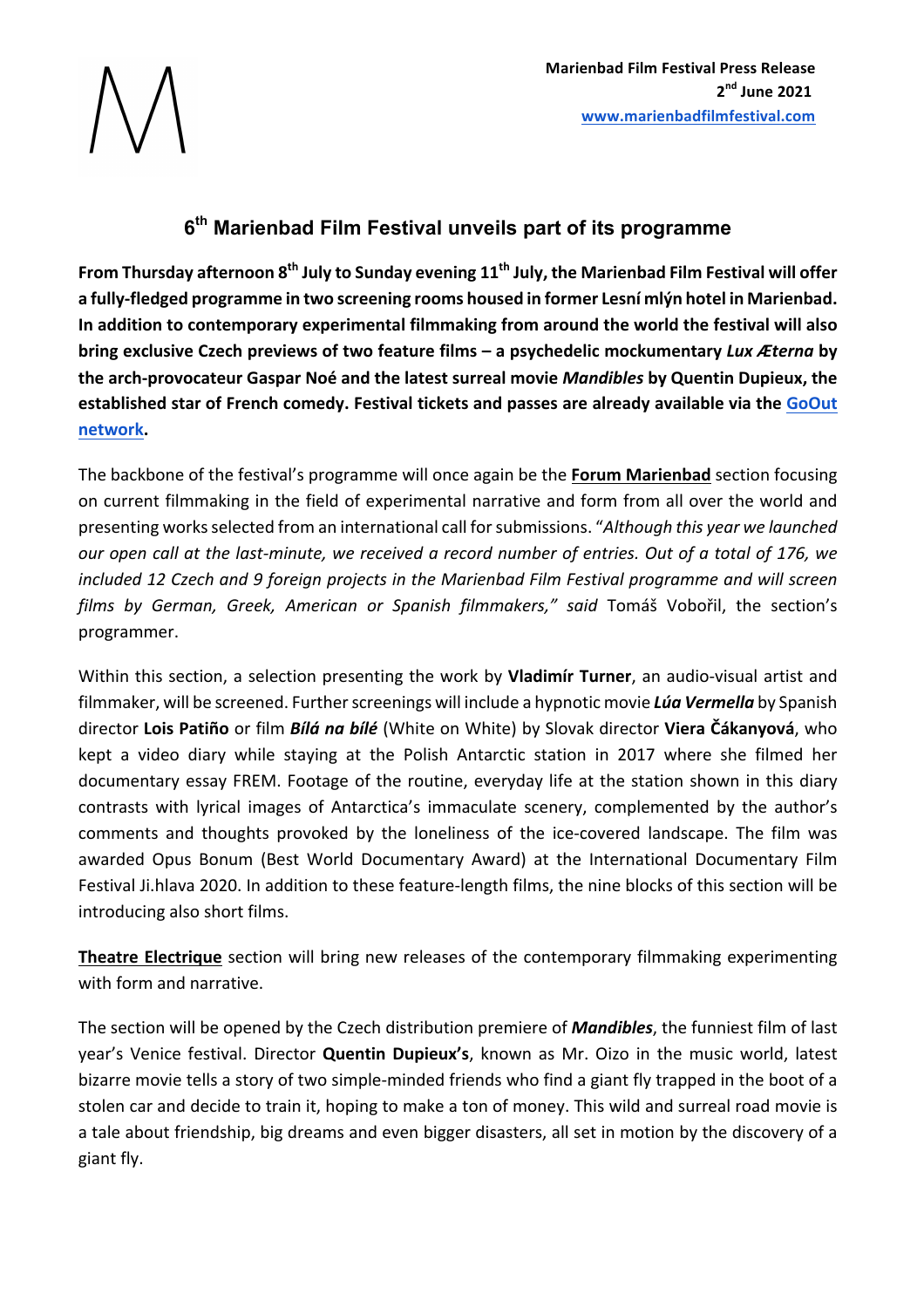**Lux Æterna**, an audacious movie by the French arch-provocateur Gaspar Noé, shown to Czech viewers also in preview, was commissioned by Saint Laurent. Noé called in two actresses, Charlotte Gainsbourg and Béatrice Dalle, who tell each other witchcraft stories during the filmmaking. Lux Æterna is the fourth materialisation of the SELF international artistic project under the auspices of Anthony Vaccarello, Saint Laurent's creative director.

The Theatre Electrique section will be concluded by **Jean Luc Godard**, the doyen of authorial filmmaking, an artist who believes that film form is a form of art in itself. The festival will screen his essay film *The Image Book*, which is markedly imbued with an almost horror-movie atmosphere. Mixing news headlines, paintings, often digitally distorted excerpts from Hollywood classics as well as brutal ISIS YouTube propaganda, the film primarily highlights the alienations and macroaggressions of the contemporary world.

This French path of the main programme will be complemented by screening of *Entre perro y lobo* **(Between Dog and Wolf)** by Spanish director **Irene Gutiérrez Torres**, which had its world premiere at the Berlinale's 2020 Forum. Other titles are to be vet announced.

#### **Festival not only offline**

Despite the fact that the current pandemic circumstances are still rather unclear, it seems that the sixth edition of the festival will be held under normal conditions and will not have to resort to an online solution. The festival's online audio-visual platform Kino Soumraku, which the festival organisers launched late last year, will serve as an additional screening room for those viewers, who will be unable to make it to the festival.

### **Former trade union organisation ROH holiday resort Lesní mlýn**

For four days, the Marienbad Film Festival will transform the former Lesní mlýn hotel, which was used as a holiday resort by the communist era national trade union organisation ROH and subsequently fell into a long-term disrepair. In 2018 the premises were bought by Pavel and Jana Kučeravý from Prague, who intend to restore the hotel to its original beauty. The festival will open the hotel orangery, grand hall, club and café to viewers.

#### **Feature films – short synopsis:**

Mandibles | Quentin Dupieux | Distributor Film Europe | In cinemas from 15<sup>th</sup> July 2021 Jean-Gab and Manu, two simple-minded friends who find a giant fly trapped in the boot of a stolen car and decide to train it, hoping to make a ton of money. This wild and surreal road movie by the internationally acclaimed director Quentin Dupieux tells a unique and comic story about friendship, big dreams and even bigger disasters, all set in motion by the discovery of a giant fly.

# Lux Æterna | Gaspar Noé | Distributor Be2can | In cinemas from 29<sup>th</sup> July 2021

Two actresses, Béatrice Dalle and Charlotte Gainsbourg, are on a film set, telling stories about witchcraft - but that's not all. Lux Æterna is at the same time an essay on cinema, the love of film and